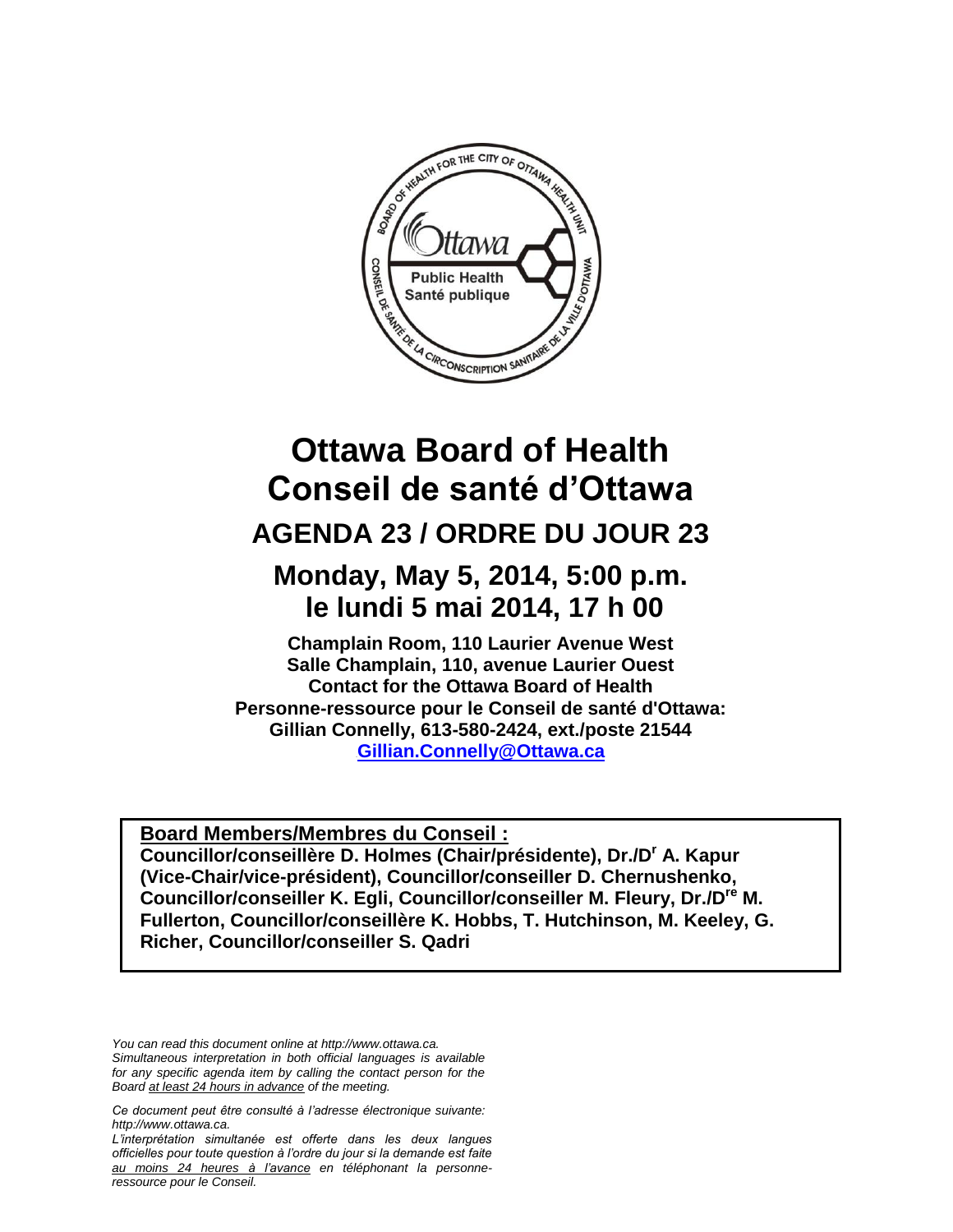1. ANNOUNCEMENTS/CEREMONIAL ACTIVITIES ANNONCES/ACTIVITÉS CÉRÉMONIALES

> **Presentation of a certificate to Eugene Luanda, Social Worker, Ottawa Public Health recognizing his contribution to diversity and inclusion in Ottawa.**

**Remise d'un certificat à Eugène Luanda, travailleur social à la Santé publique d'Ottawa, en reconnaissance de sa contribution à la diversité et à l'inclusion à Ottawa.** 

**A short video promoting Physical Activity month will be presented.**

**Une courte vidéo faisant la promotion du Mois de l'activité physique sera présentée.** 

- 2. ROLL CALL APPEL NOMINAL
- 3. REGRETS ABSENCES
- 4. DECLARATIONS OF INTEREST (INCLUDING THOSE ORIGINALLY ARISING FROM PRIOR MEETINGS) DÉCLARATIONS D'INTÉRÊT (Y COMPRIS CEUX DÉCOULANT DE RÉUNIONS ANTÉRIEURES)
- 5. CONFIRMATION OF MINUTES ADOPTION DU PROCÈS-VERBAL

**Confirmation of the Minutes of the meeting of March 17 2014. Adoption du procès-verbal de la réunion du 17 mars 2014.**

6. COMMUNICATIONS COMMUNICATIONS

> **Five communication items are listed in Appendix 1. Cinq éléments de communications figurent à l'annexe 1.**

- 7. MOTION TO INTRODUCE REPORTS MOTION PORTANT PRÉSENTATION DE RAPPORT
- 8. MEDICAL OFFICER OF HEALTH VERBAL REPORT RAPPORT VERBAL DU MÉDECIN CHEF EN SANTÉ PUBLIQUE ACS2014-OPH-MOH-0003

**That the Board of Health for the City of Ottawa Health Unit receive this report for information.**

**Que le Conseil de santé de la circonscription sanitaire de la ville d'Ottawa prenne connaissance du présent rapport à titre d'information.**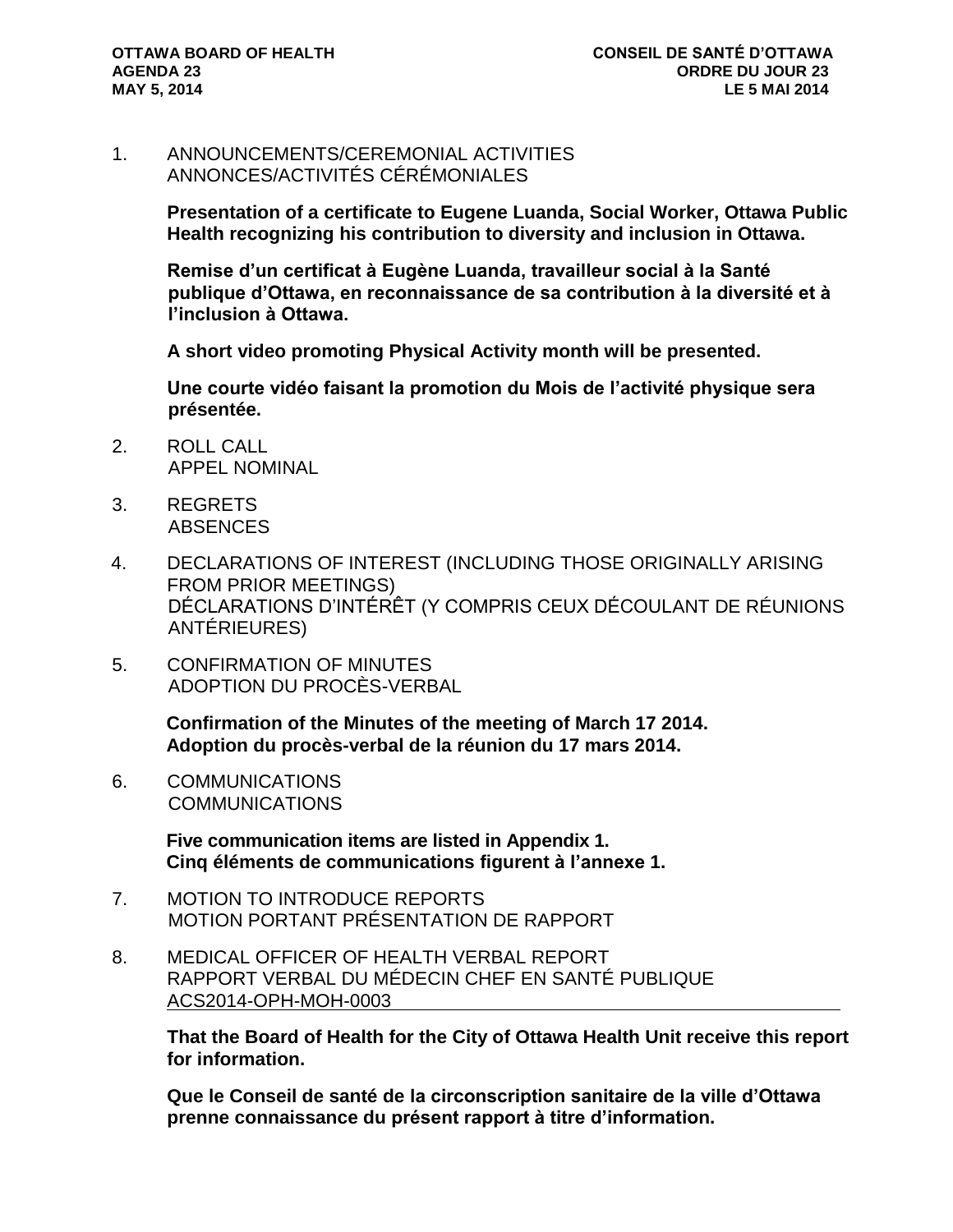9. HEALTHY EATING, ACTIVE LIVING STRATEGY UPDATE: CREATING HEALTHY FOOD ENVIRONMENTS MISE À JOUR SUR LA STRATÉGIE SAINE ALIMENTATION ET VIE ACTIVE : CRÉER UN ENVIRONNEMENT ALIMENTAIRE SAIN [ACS2014-OPH-HPDP-0004](http://ottawa.ca/calendar/ottawa/citycouncil/obh/2014/05-05/HEAL%20Report.pdf) 

**That the Board of Health for the City of Ottawa Health Unit approve that the Chair of the Board of Health write a letter to the Minister of Education, with a copy to the Minister of Health and Long-term Care, supporting the Government of Ontario's proposed amendments to the nutrition requirements of Ontario Regulation 262, under the** *Day Nurseries Act***, and encourage that these nutrition requirements be strengthened by aligning them with:** 

- **1. Nutrition standards, as set out in the Ministry of Education's Policy/Procedure Memorandum 150 – the Ontario School Food and Beverage policy; and**
- **2. Principles and recommendations on Nutrition for Healthy Term Infants: Recommendations from Six to 24 Months, joint statement of Health Canada, Canadian Paediatric Society, Dietitians of Canada and Breastfeeding Committee for Canada..**

**Que le Conseil de santé de la circonscription sanitaire de la Ville d'Ottawa approuve que la présidente du Conseil de santé écrive une lettre au ministre de l'Éducation appuyant les modifications proposées par le gouvernement d'Ontario aux exigences relatives à l'alimentation du règlement 262 de l'Ontario, en vertu de la Loi sur les garderies, et insiste pour que ces exigences soient renforcées par l'inclusion :**

- 1. **de normes nutritionnelles, tel qu'énoncé dans la Note de service sur la politique/procédure 150 du ministère de l'Éducation, soit la politique concernant les aliments et les boissons dans les écoles; et**
- 2. **des principes et des recommandations sur la nutrition du nourrisson né à terme et en santé : recommandations de six mois à 24 compris dans une déclaration commune ébauche de Santé Canada, de la Société canadienne de pédiatrie, des Diététistes du Canada et du Comité canadien pour l'allaitement.**
- 10. HEALTHY START-PART 1: REPRODUCTIVE HEALTH DÉPART EN SANTÉ – 1RE PARTIE : SANTÉ GÉNÉSIQUE [ACS2014-OPH-HPDP-0005](http://ottawa.ca/calendar/ottawa/citycouncil/obh/2014/05-05/Healthy%20Starts%20Report.pdf)

**That the Board of Health for the City of Ottawa Health Unit receive this report for information.**

**Que le Conseil de santé de la circonscription sanitaire de la ville d'Ottawa prenne connaissance du présent rapport à titre d'information.**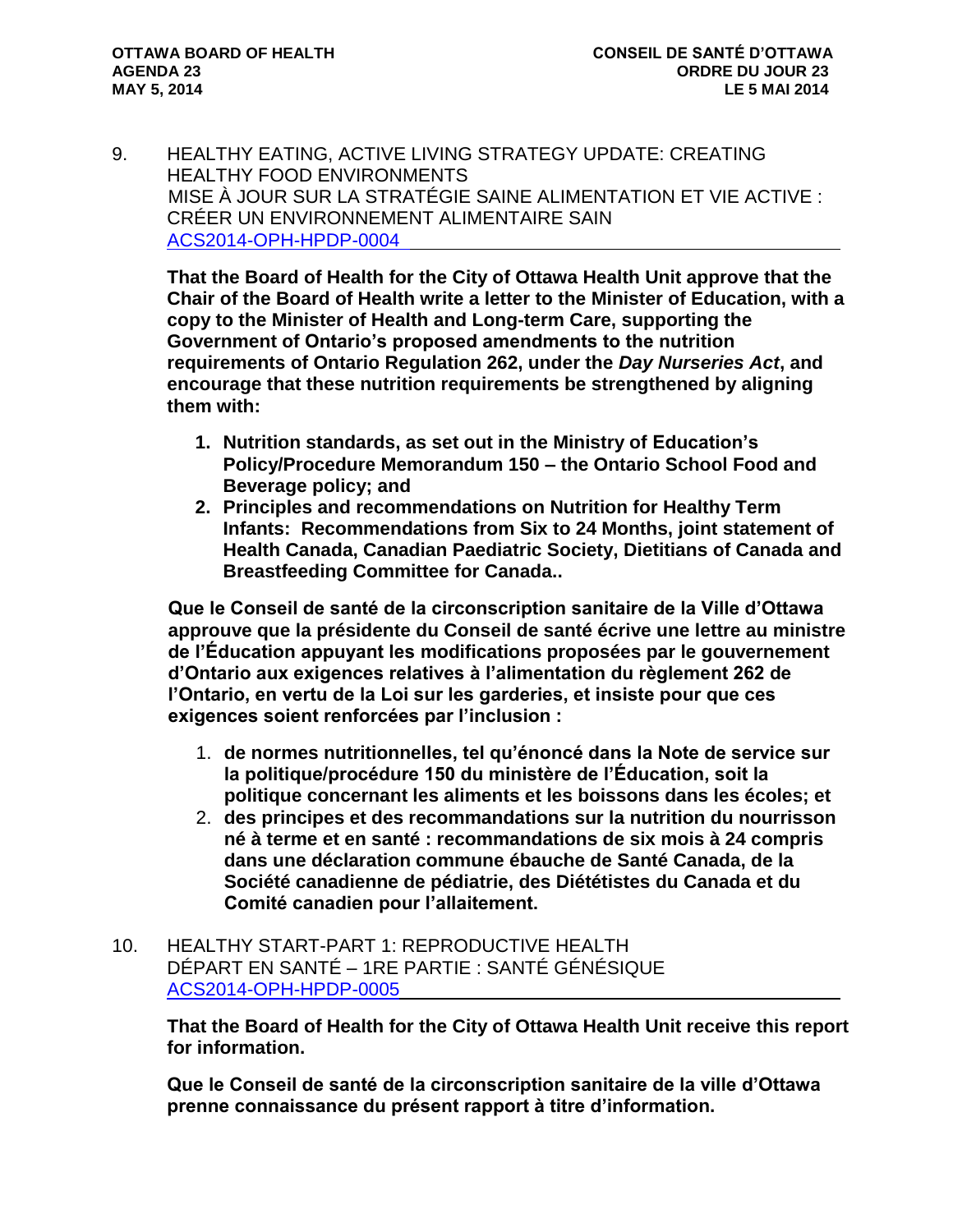11. UPDATE ON PANORAMA PROGRAMME (ORAL PRESENTATION) MISE À JOUR SUR LE PROGRAMME PANORAMA (PRÉSENTATION ORALE) ACS2014-OPH-EHP-0004

**That the Board of Health for the City of Ottawa Health Unit receive this report for information.**

**Que le Conseil de santé de la circonscription sanitaire de la ville d'Ottawa prenne connaissance du présent rapport à titre d'information.**

12. UPDATE ON OTTAWA PUBLIC HEALTH'S FOOD SAFETY PROGRAM LE POINT CONCERNANT LE PROGRAMME SUR LA SALUBRITE DES ALIMENTS DE SANTÉ PUBLIQUE OTTAWA [ACS2014-OPH-EHP-0005](http://ottawa.ca/calendar/ottawa/citycouncil/obh/2014/05-05/Food%20Safety%20Report.pdf)

**That the Board of Health for the City of Ottawa Health Unit approve that staff bring forward a report regarding enhanced public disclosure of food premise inspections, as outlined in this report, by the third quarter of 2014.**

**Que le Conseil de santé de la circonscription sanitaire de la Ville d'Ottawa approuve que le personnel soumette un rapport concernant une meilleure information du public concernant les inspections des services d'alimentation, tel qu'énoncé dans le présent rapport, d'ici le troisième trimestre de 2014.**

13. Q1 UPDATE: OTTAWA BOARD OF HEALTH PUBLIC HEALTH FUNDING AND ACCOUNTABILITY AGREEMENT – PERFORMANCE INDICATORS MISE À JOUR POUR LE PREMIER TRIMESTRE : ENTENTE DE RESPONSABILISATION EN SANTÉ PUBLIQUE DU CONSEIL DE SANTÉ D'OTTAWA ─ INDICATEURS DE RENDEMENT [ACS2014-OPH-IQS-0006](http://ottawa.ca/calendar/ottawa/citycouncil/obh/2014/05-05/Accountability%20Agreement%20Report.pdf) 

**That the Board of Health for the City of Ottawa Health Unit:**

- **1. Approve the 2014 Public Health Funding and Accountability Agreement Indicators: Baselines and Targets, as proposed by Ottawa Public Health staff, as outlined in Document 3; and**
- **2. Receive the 2014 first quarter preliminary performance indicator results, as outlined in Document 4**

**Que le Conseil de santé de la circonscription sanitaire de la ville d'Ottawa :**

- **1. Approuve les indicateurs Conditions de base et Cibles relatifs à l'Entente de responsabilisation en santé publique pour 2014 proposés par le personnel de Santé publique Ottawa et énoncés dans le document 3;**
- **2. Prenne connaissance des résultats préliminaires du premier trimestre de 2014 pour les indicateurs de rendement, qui sont énoncés dans le document 4.**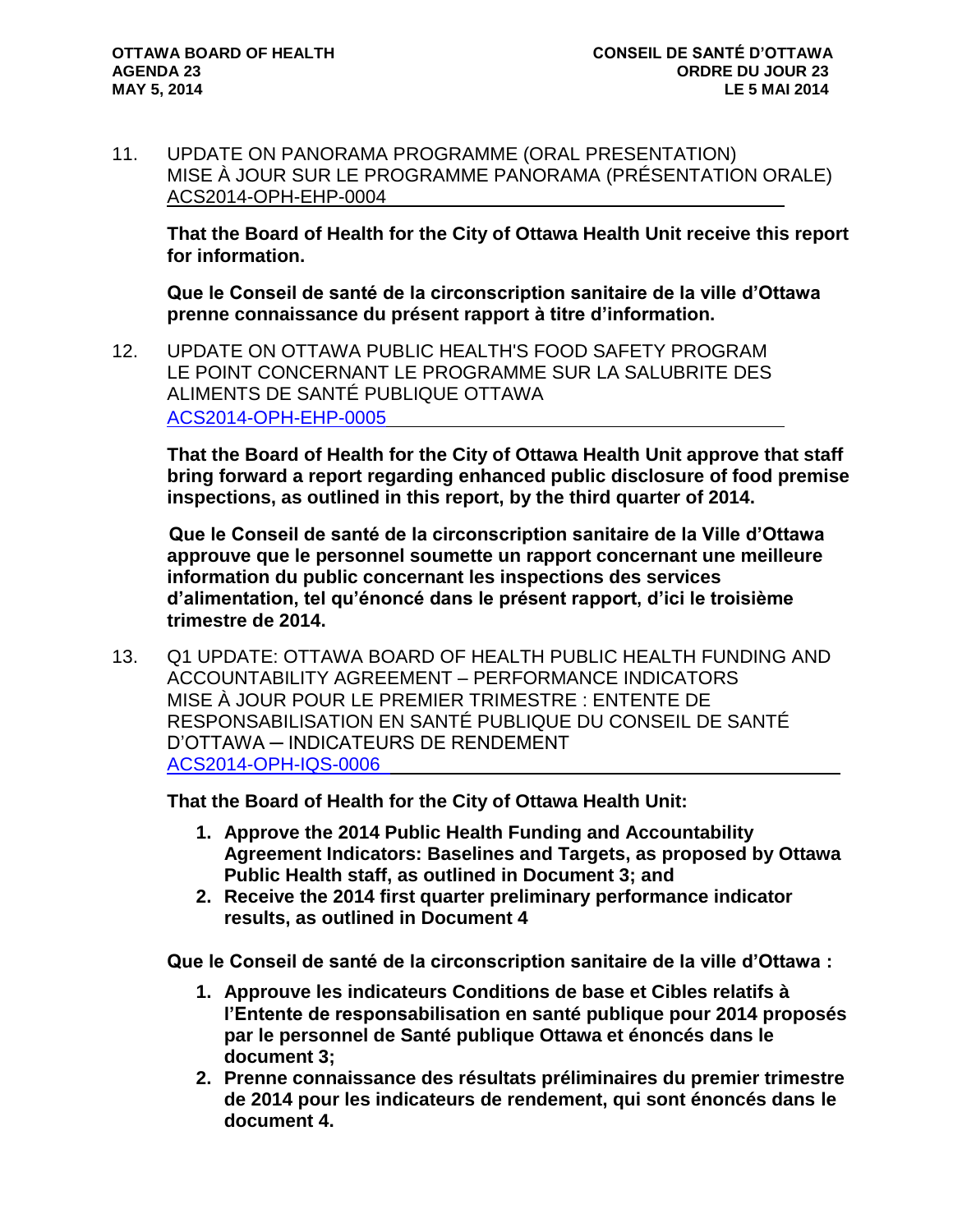14. 2014 OPERATING BUDGET Q1- BOARD OF HEALTH FOR THE CITY OF OTTAWA HEALTH UNIT STATUS REPORT BUDGET DE FONCTIONNEMENT 2014 AU PREMIER TRIMESTRE – RAPPORT D'ÉTAPE DU CONSEIL DE SANTÉ DE LA CIRCONSCRIPTION SANITAIRE DE LA VILLE D'OTTAWA [ACS2014-OPH-IQS-0007](http://ottawa.ca/calendar/ottawa/citycouncil/obh/2014/05-05/Q1%20Budget%20Report.pdf)

**That the Board of Health for the City of Ottawa Health Unit receive this report for information.**

**Que le Conseil de santé de la circonscription sanitaire de la ville d'Ottawa prenne connaissance du présent rapport à titre d'information.**

15. DELEGATION OF AUTHORITY – CONTRACTS AWARDED FOR THE PERIOD OF JANUARY 1 TO MARCH 31, 2014 DÉLÉGATION DE POUVOIRS – CONTRATS ACCORDÉS POUR LA PÉRIODE DU 1er JANVIER AU 31 MARS 2014 [ACS2014-OPH-IQS-0008](http://ottawa.ca/calendar/ottawa/citycouncil/obh/2014/05-05/Delegation%20of%20Authority%20Report.pdf)

**That the Board of Health for the City of Ottawa Health Unit receive this report for information.**

**Que le Conseil de santé de la circonscription sanitaire de la ville d'Ottawa prenne connaissance du présent rapport à titre d'information.**

16. ATTENDANCE AT THE ASSOCIATION OF LOCAL PUBLIC HEALTH AGENCIES (ALPHA) 2014 GENERAL MEETING PRÉSENCE À LA RÉUNION GÉNÉRALE 2014 DE L'ASSOCIATION OF PUBLIC HEALTH AGENCIES' (ALPHA) [ACS2014-OPH-SSB-0005](http://ottawa.ca/calendar/ottawa/citycouncil/obh/2014/05-05/alPHa%20Report.pdf)

**That the Board of Health for the City of Ottawa Health Unit approve the attendance of Members Hutchinson and Keeley at the Association of Local Public Health Agencies (alPHa) 2014 General Meeting, to be held on June 3 to 5, 2014 in Toronto.**

**Que le Conseil de santé de la circonscription sanitaire de la ville d'Ottawa approuve la présence des membres Hutchinson et Keeley, à la réunion générale de l'Association of Local Public Health Agencies (alPHa), qui aura lieu du 3 au 5 juin 2014 à Toronto.**

- 17. MOTION TO ADOPT REPORTS MOTION PORTANT ADOPTION DE RAPPORTS
- 18. MOTIONS OF WHICH NOTICE HAS BEEN GIVEN PREVIOUSLY MOTION DONT AVIS A ÉTÉ DONNÉE ANTÉRIEUREMENT
- 19. MOTIONS REQUIRING SUSPENSION OF THE RULES OF PROCEDURE MOTIONS EXIGEANT LA SUSPENSION DES RÈGLES DE PROCÉDURE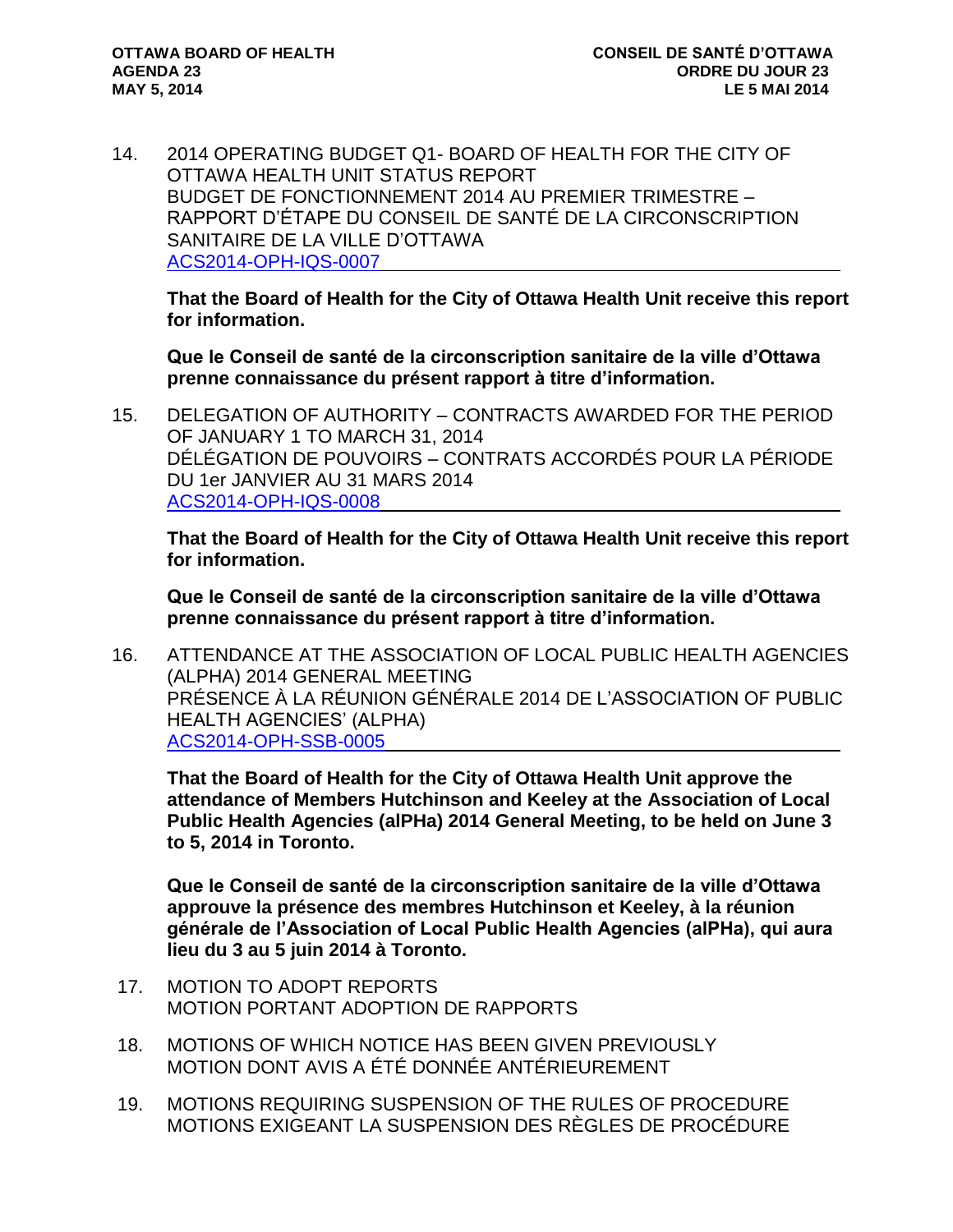- 20. NOTICES OF MOTION (FOR CONSIDERATION AT SUBSEQUENT MEETING) AVIS DE MOTION (POUR EXAMEN LORS D'UNE RÉUNION SUBSÉQUENTE)
- 21. INFORMATION PREVIOUSLY DISTRIBUTED INFORMATION DISTRIBUÉE AUPARAVANT
	- 1. **[Panorama Implementation](http://ottawa.ca/calendar/ottawa/citycouncil/obh/2014/05-05/Memo_Panorama%20_April25.pdf)** *Implémentation du programme Panorama*
- 22. CONFIRMATION BY-LAW RÈGLEMENT DE RATIFICATION
- 23. OTHER BUSINESS AUTRES QUESTIONS
- 24. INQUIRIES DEMANDES DE RENSEIGNEMENTS
- 25. ADJOURNMENT LEVÉE DE LA SÉANCE

NEXT MEETING PROCHAINE RÉUNION

**Regular Meeting Monday, June 16, 2014 – 7:00 p.m. – Jim Durrell Centre**

**Réunion ordinaire Le lundi 16 juin 2014 – 19h00 – Centre Jim Durrell**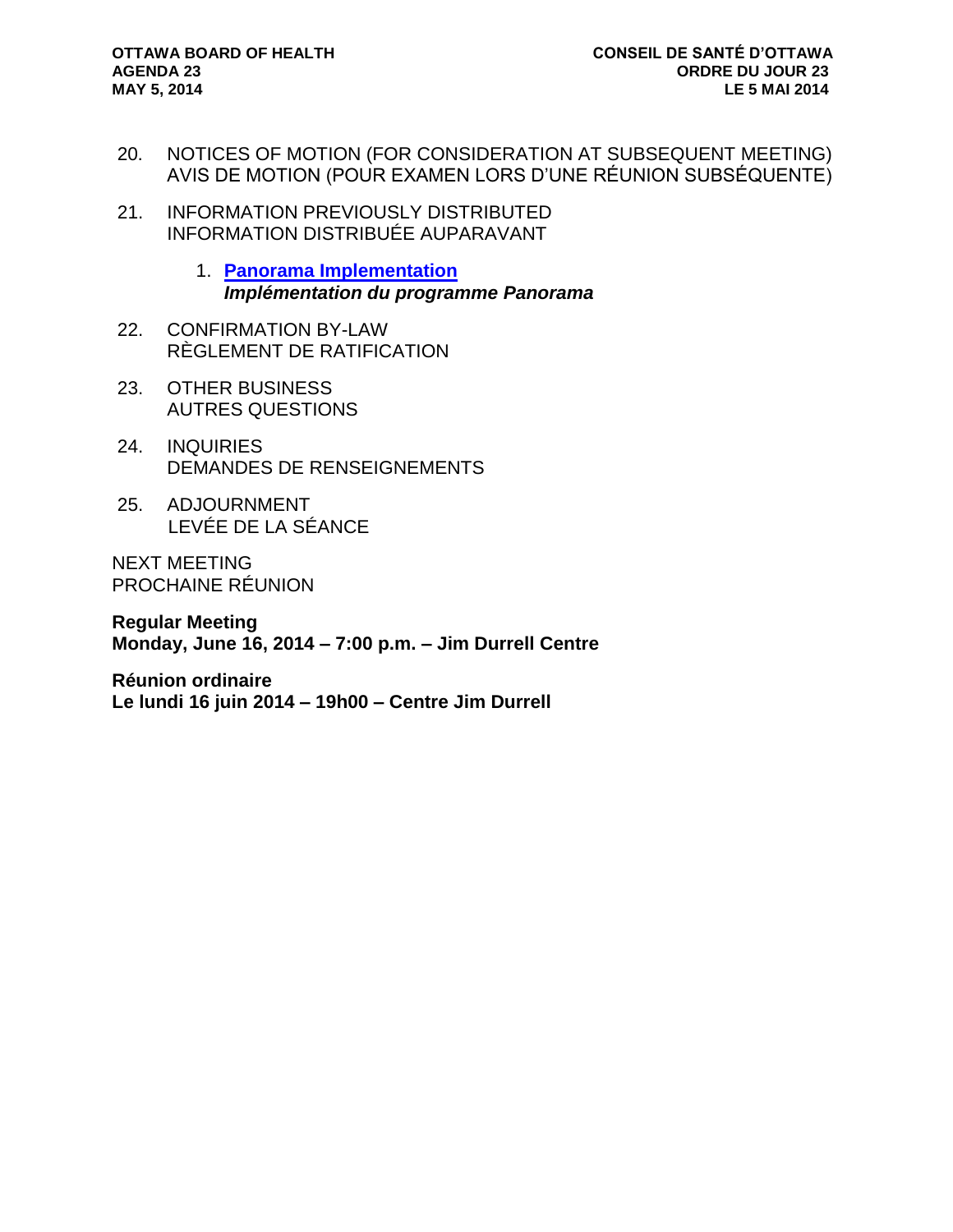#### APPENDIX 1

- 1. Letter from the Association of Local Public Health Agencies (alPHa) to Boards of Health, Medical Officers of Health and Senior Staff of Substance Misuse and Injury Prevention programs regarding VQA Wines at Farmers' Markets (March 10, 2014)
- 2. Letter from Hazel Lynn, Medical Officer of Health, Grey Bruce Health Unit, to the Honourable Deb Matthews, Minister of Health and Long-Term Care regarding Resolution #2014-14: Access to Dental Care for Adults (March 14, 2014)
- 3. Letter from Chief Phyllis Williams, Chair of the Board of Health for the Peterborough County-City Health Unit to the Honourable Rona Ambrose, Minister of Health, regarding regulation on the manufacture, sale, promotion, display, and use of e-cigarettes (March 14, 2014)
- 4. Letter from Chief Phyllis Williams, Chair of the Board of Health for the Peterborough County-City Health Unit to the Honourable Deb Matthews, Minister of Health and Long-Term Care and the Honourable Liz Sandals, Minister of Education regarding prohibiting the use of e-cigarettes on all school property (March 27, 2014)
- 5. Letter from Hazel Lynn, Medical Officer of Health, Grey Bruce Health Unit, to the Honourable Deb Matthews, Minister of Health and Long-Term Care regarding Resolution #2014-24: Human Papillomavirus (HPV) (March 31, 2014)